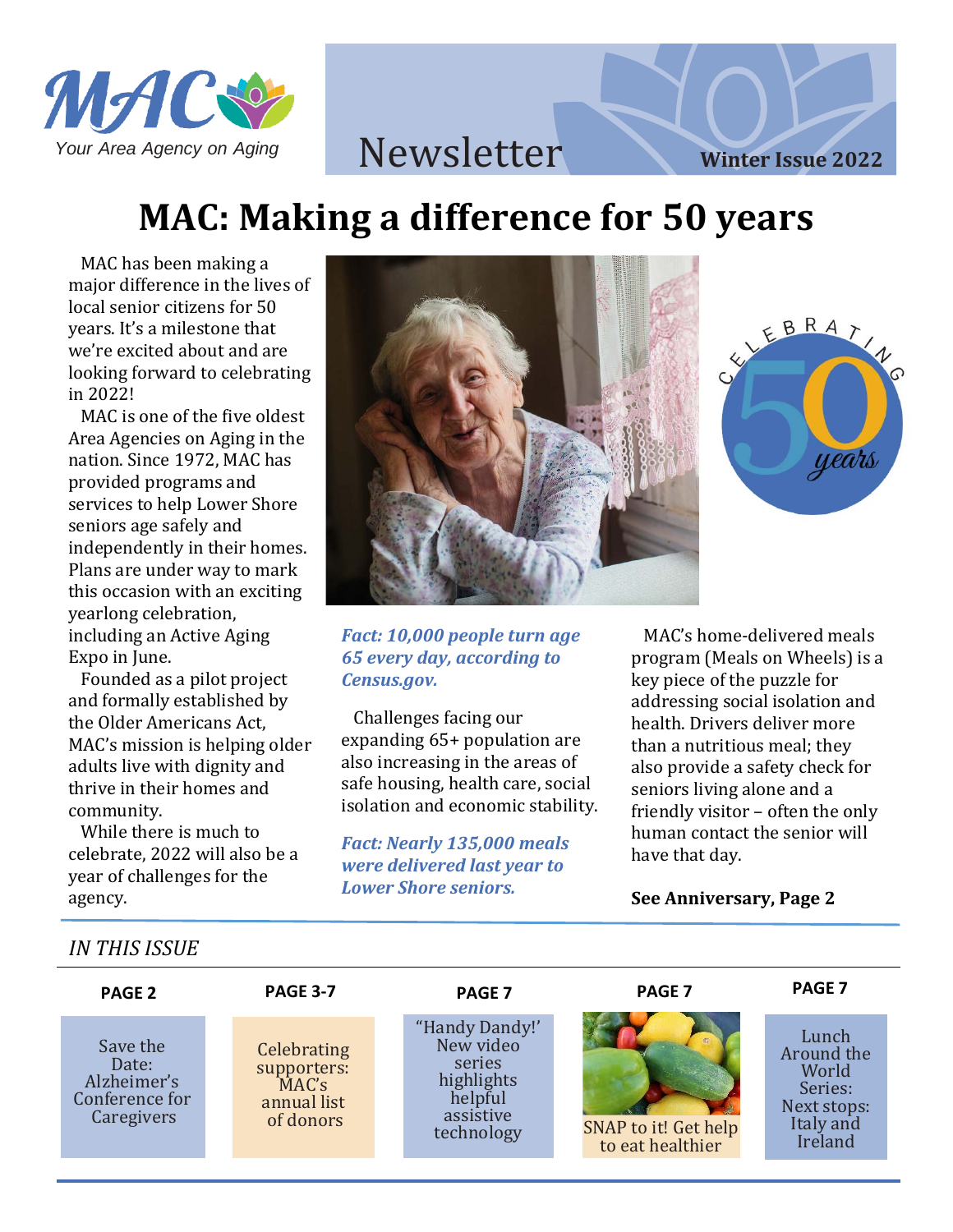# **Save the Date!**

MAC is sponsoring a

### **Virtual Alzheimer's Conference For Family and Professional Caregivers**

*Theme is "Empowering Caregivers"*

Tuesday, April 26, from 8:30 a.m. to 1:30 pm CEUs will be available

*Watch the MAC web site for details, macinc.org.*

# MAC to celebrate 50<sup>th</sup> anniversary

### **Continued From Page 1**

Other programs, like MAC's free State Health Insurance Program (SHIP) helps seniors by providing assistance to enroll in Medicare and associated public benefits and teaching them to spot and avoid costly Medicare fraud.

*Fact: MAC saves local taxpayers millions of dollars annually with services that help seniors to remain living in their home, instead of costly long-term care facilities.* 

 It can be as easy as a simple piece of assistive technology to help older persons with activities of daily living, or inhome care services that help seniors live safely and independently at home there's no place like home and MAC services can help seniors to remain living in their hone.

 MAC needs the support of the community to continue addressing these needs and meeting these challenges,

# *Together*

**we can make a difference in the lives of seniors in our communities**

thereby making our community stronger.

 Area businesses and organizations are being sought to help MAC meet these growing challenges during its 50th year. Sponsor opportunities are available to support MAC as it works with thousands of seniors and their families each year.

 For more information on being a 50th Anniversary sponsor, contact Mike Hedlesky, Marketing and Outreach Coordinator at MAC, at 410-742-0505 or email him at [mhedlesky@macinc.org.](mailto:mhedlesky@macinc.org) 

 The deadline to become a sponsor is March 15.

 Together, we can make a difference in the lives of seniors in our communities.

### MAC Board of Directors

**DORCHESTER** Philip Bramble Nancy D. Hesser James H. Michael Erin Kathleen Scheele

**SOMERSET** Jackie Fisher Demoss Donnie LaRue Patricia Mannion Claudia Nelson, *secretary*

**WICOMICO** Page Insley Austin Norman H. Conway David C. Hanlin, *chairman* Dan Savoy, *treasurer*

> **WORCESTER** Roberta Baldwin, *vice chairman* Michael Pennington Vivian J. Koroknay

Peter J. Ostrowski

*MAC Executive Director* Pattie A. Tingle

*MAC's mission is Helping older adults live with dignity and thrive in their homes and community.*

> Hours of operation: Monday through Friday 8:30 a.m. to 4:30 p.m.

**If you received this from a friend and want to be added to MAC's mailing list, call 410-742-0505, Ext. 118, or email crobinso[n@macinc.org.](mailto:cfr@macinc.org)** 

*This newsletter is a publication of MAC, Inc., Volume 21, Issue 1 Winter 2022 January-March Produced by Cindy Robinson*

**This document is available in an alternate format. Email request to macmail@macinc.org.**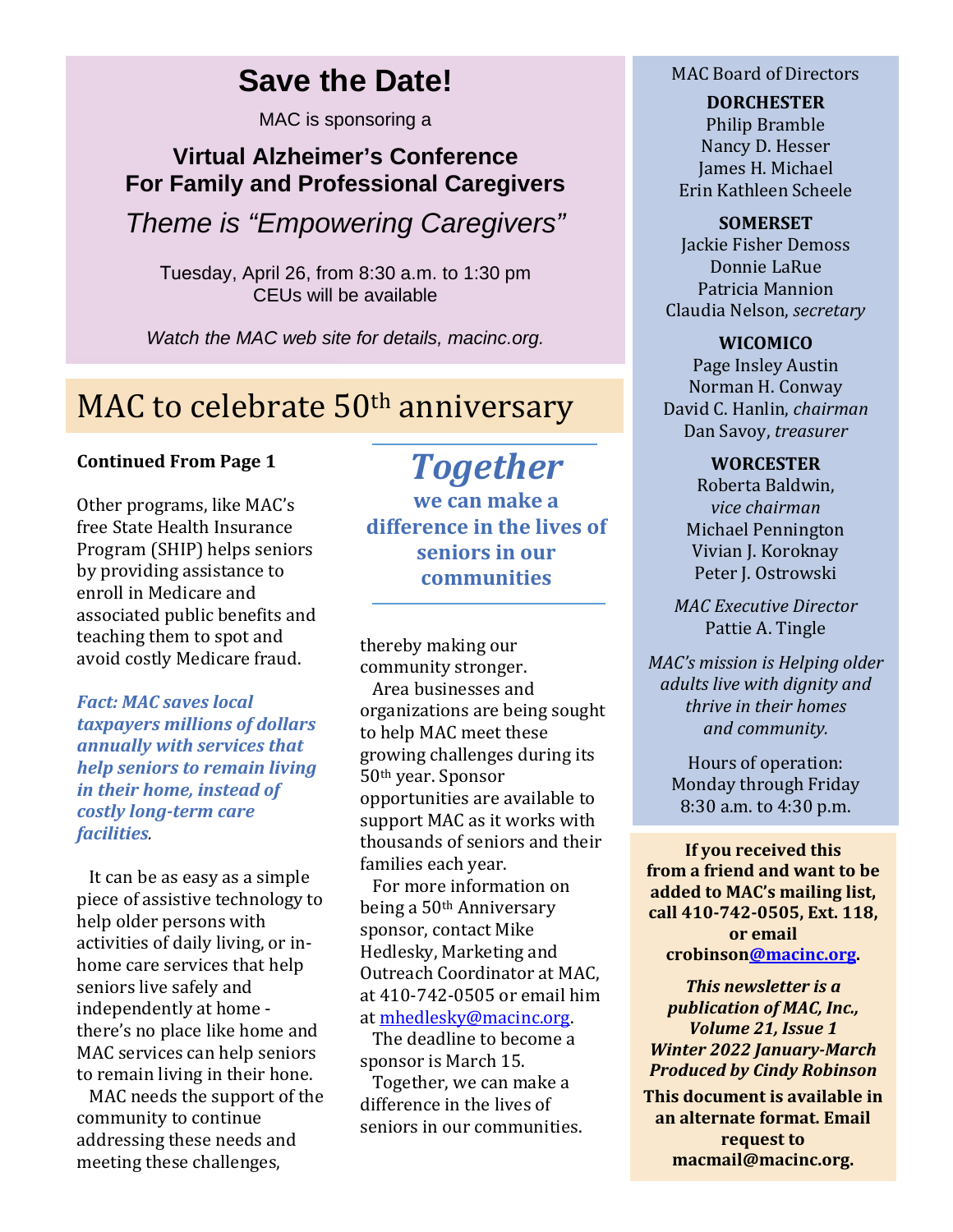# **DONORS**

*Thank you to our generous donors! Your support is invaluable in aiding MAC in its mission to help older persons live with dignity and thrive in their homes and community. The following is a listing of donors on record, Oct. 1, 2020 to Nov. 30, 2021.*

### INDIVIDUALS

Joanna & Michael Abercrombie Mea Abramowicz Madeleine Adams Patricia Adelizzi Walter Adshead Jack & Pam Alexander Joyce Alexander Yogesh Amin Ruth Ann Andrews Ronald Ardis Johnnie Artis Sandra Atkins Jim & Carolyn Aurelio Page Insley Austin Shirley Aydelotte Robert Ayotte Charlotte Badolato Shirley Bailey Anna Baker Stanley & Diana Baker Dorothy Baker Michael Baker Doris Ball Ruth Banks David & Michel Barnes Jane Barnes Louise Bassett Janet Batchelder Peggy Battle Jamie Baugh Carroll & Ann Beauchamp Sandra J. Beauchamp Jean Beauchamp Geraldine Bell Dawn Bellamy Jennifer Bennett Barbara Benton Cynthia Betts Henry O. Biddle Richard Bishop Scott Blackburn

Donna Blackwell Jim Blades LLC Amelia Joy Bloodsworth Andy & Marilyn Booth Andrew Bouma Barbara Boyle Margaret Bradford Sylvia Bradley John Briddell Carol Brinson Sara Brohawn Elaine Brown Voncelia Brown Susan Buchanan Jane Bunting Pat Bunting Judith Burns Marilyn J. Burr John R. Calloway Charlene Calvano- Johnson William Campbell Michael Cantwell Michael Carbone Brenda Carey R. Neill Carey Henry Carville Marie Cavallaro Al Chandler Asverlie L. Chandler Deborah Cheuvront William Cole Darlene Cole-Culver Jessie Coleman William R. Coleman G.A. Collins Mary Collins Cheryl Colston M. Catherine Connery Norman H. Conway Donnie & Debra Cooper Jane Corcoran

Carolyn Cornine Alan I. Court David Cowall M.D. Jacqueline Cox Joyce Coyne William Cropper Michael Crouch Carson Culp Barbara Culver Mildred Culver Bruce Culver Judy Cupas Carol Cuppett Nancy Curry Rachelle Daigneault William F. Dashiell Lisa Dashiell Mildred Daugherty Patricia Daughtery Marlene Davenport Teri Davidson Aleta Davis Gerald Davis Linda Davis Lucy Davis Darlene Detroy Mary Dibartolo Henry Dibbern Barbara Dix Janet Donaway Dr. R.L. Dotterer Lenny Downes Joanne Doyle Barbara Dragwa George Drew Kathryn Drew Sue Drew Angela Duffield John Duke Daniel Dunsten Susan Dupont Thelma Dutton Dianne Dykes Lois Dykes

Stephanie Eagle Jacqueline Silva & Greg Eberts Ursula Ehrhardt Virginia Elliott Employees of Hebron Savings Bank Henry Engster Patricia Ennis Ruth Epstein Suzanne Erskine Theodore Eschenburg Suzanne Eskridge Rhonda Evans Roberta Evans Stephen Farrow Melissa Fehrer William Ferguson Joseph J. Ferraro Leslie Finlayson Edwin C. Fleischer Mildred Fleming Lorraine J. Ford Mark Ford Kathie Fowler Frederick Frankowski Stacey Friedrich Kathleen Geipe Ellen George Mary Gibson Gordon Gladden Laverne K. Gladmon Hedy Goldman Brenda Gooss Robert Gordon Harold Gordy Teresa Gordy Charles Goslee Nancy Gosnell Jacqueline Green Carolee Greenwood

**Continued on Page 4**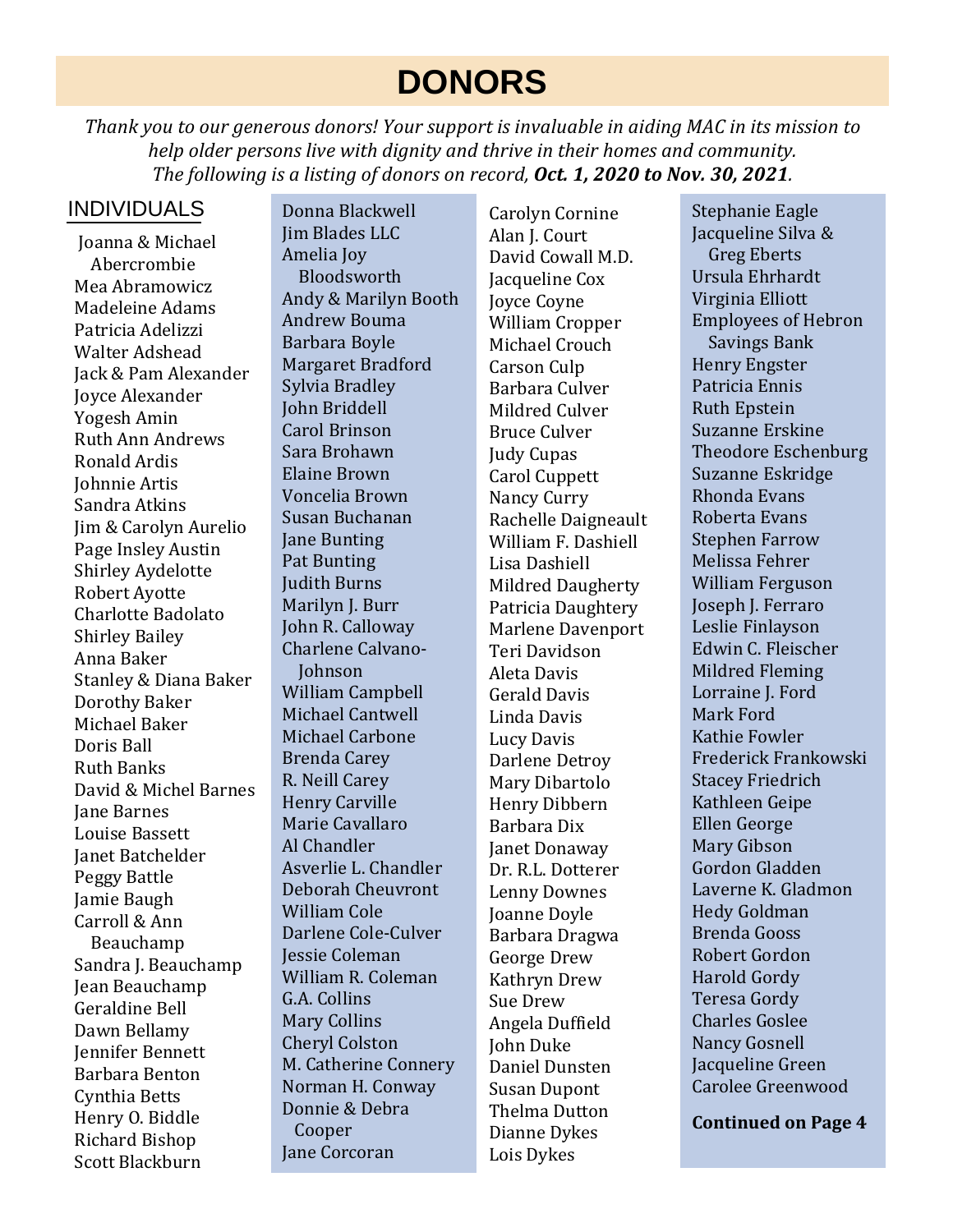# **DONORS** *continued*

### INDIVIDUALS

#### **Continued from Page 3**

Dr. & Mrs. Terrance Greenwood John & Kathleen Groutt Carolyn Gruber Rhonda Jane Hager Kathryn Hall Elaine Hammond Ann Hancock Wayne Hancock Barbara Handley David C. Hanlin Hugh Hanson Suzanne Harkins Jeannie Harris Lena Harris Fred & Jennifer Hawkins Jenny Hastings Sharon E. Hayes Louise Hearne Elizabeth Hebert Bill Hensley Rachel I. Hesselink Winona & Bob Hocutt Suzanne E. Hoffman Gerard Hogan Robert Hogg Richard Holland Arthur W. Holley Robert Holloway Russell C. Houseal Barbara Howard Michael Hoy Donald Huber Doris Hughes Leslie Hughes Nancy Hughes Linda Hutchinson Peter Hutchinson Joanne Ivory Fred & Cathie Jackson W. Newton Jackson III Leonard Jaffe Elwood Jenkins Carl Johnson Mary Johnson Robert Johnson Rosalie Johnson Thomas & Karin Johnson Brenda Jones Peggy Jones Lydia Jovan Jennings Evans Jr Lewis Kadushin Dolores Karamian Eleanor E. Kaul Zia Keiper Joanne Kelly Dr. Kent N. Kimmel Dennis Klingenberg Kim Klump Bernadette Knoblauch Brian Knode Kenneth & Vivian Koroknay Patricia Kosinski Carol Kunkel Donnie & Joan La Rue Sylvia Langeler Margaret Lankford Ellen Lawler Richie Marie Lawrence Mr. and Mrs. Garrett S. Layton Myrna Kaye Lehner Christina Leventini Orma L. Lewis Patricia Lewis Sheldon Lewis Jane Lind Helen Lineweaver MaryJane E. Linn George Lomas Robin Long Suzanne Loss Sandra Lyle Betty Lou Lyons Martha MacCartee

Michael Magee Lynn Magruder Dianne Maloney Mary Manion Kimberly Mann Patricia M. Mannion Tammy Marge Mary Marks Richard Marshall Sandra Marshall Eileen M. Marx Charlotte Massey Thomas Matey Constance Mauro Catherine McBrien Jan McCabe Jill McCabe Nancy McCaig Kathleen McCain Carol McClaren Tojuna McLendon Phil & Stacey McMichael Kris McMurry Dr. Richard & Margery Meeks Linda Meyer Arlene Miller Jerry Miller Bonnie Waters Molock Kathleen & Andrew Momme Evelyn Moore Linda Moore Carol Morris Paula Morris Wayne Morris Sona Morrison Kathryn Mulcahy Eleanor Mulligan Beverly Mullikan Dr. Michael Murdock Donald R. Murphy Kim Nechay Mary Nelson Henry Nickoles Marvin & Myra Novick Mary Anne Palenchar

Brock Parker Henrietta Parker Bruce Parry Lorena Pasternak Michael Pennington Pamela Insley Perez Marvia Perreault Jonneta Petix Carolyn Phillips Kit Pilgrim Karen Poisker William Powell III Thomas Probert Charlon Pruitt Aaron Pulhamus Gracy Puthenpurackal Judy Quillin Hazel M. Raber N. Raffish Albert R. Rayne Kaye Records Kevin Reed David Richards Virginia Riffle Robin Ritchie Audrey Rivers Shenelle Robins Carol Robinson Dolores Robinson Janis Robinson Mr. and Mrs. Lawrence C. Robinson Leon Robinson Lisa Roedel Robert Rollins Robert Ruark Nancy Rubenson Mark Rudnick Janet Sample Christeen Sanders Cheryl Sandt Anthony & Billye Sarbanes Emily Saulsbury Daniel Savoy Judith Scherr

**Continued on Page 5**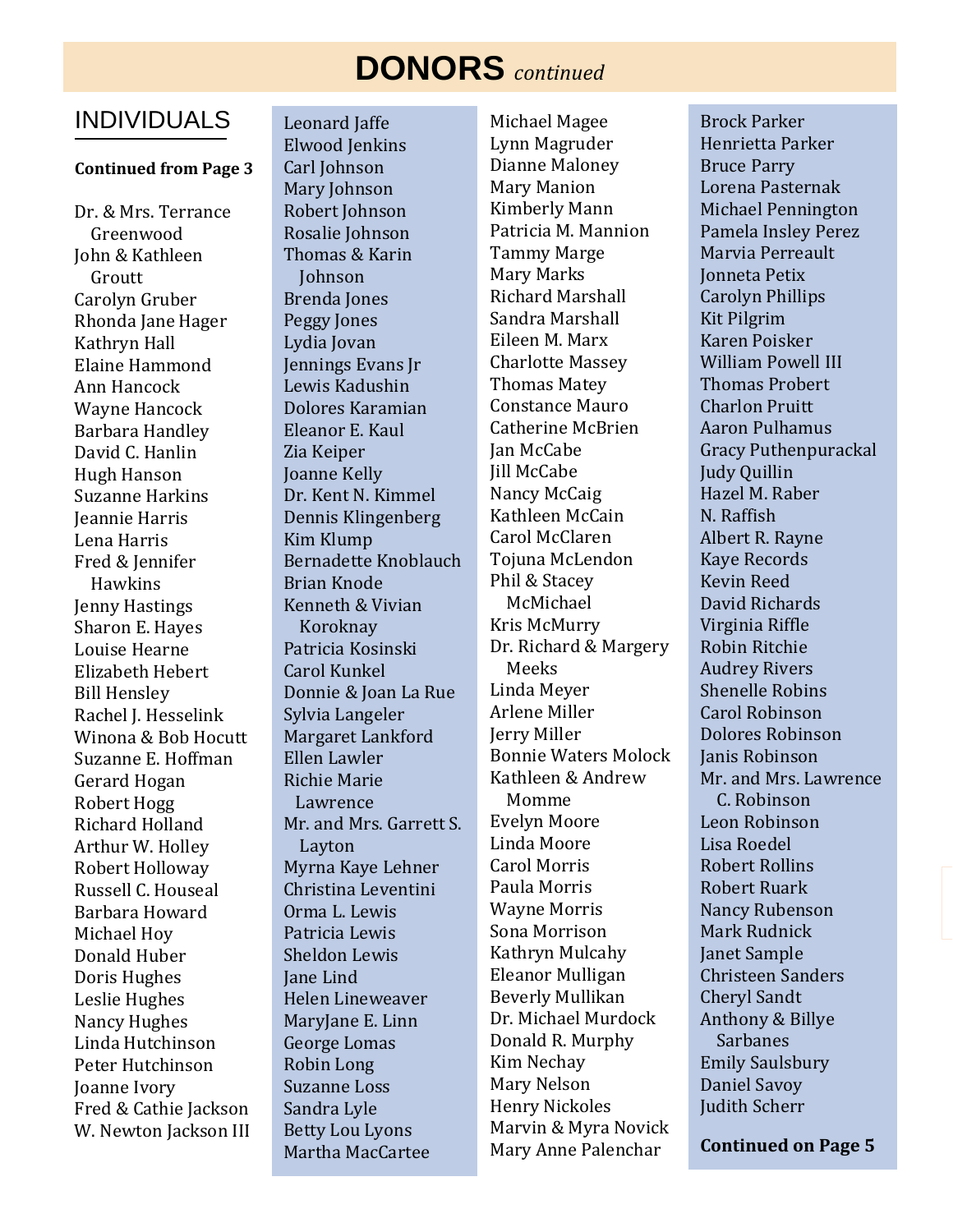# **DONORS** *continued*

### INDIVIDUALS

#### **Continued from page 4**

 Mary Schwartz Lake Scott ī  $\overline{a}$  Lisa & Barry ֦֧֦֦֧֦֧֦֧֦֧֦֧֦֧֦֧֦֧֦֡֝֟ `, .<br>م Karen V. and Harry M. Shealey Frances Shipper Harold & Janet Shockley Louis R. Simanovich William Simms Anne Smith C. Gail Smith Constance Smith Diane Smith Donna Smith Minnie Smith Richard Smith Sally & Roger Smith <u>ו</u> ן<br>ז .<br>- Clara Stephens Dale Stottlemeyer Darlene Street Bradley Strott Juanita Sutton Elizabeth Tarr Judith Schneider Kari Schruafnagle Georgia Scrivo Ray Seals Elaine Seaton Jack L. Seaton Seldomridge Gina D. Shaffer Rachel M. Shahan Charles Sharretts III Jeff B. Sherr Sue Sherwood Charles Silvia Jean Slacum Joe Smith Angela Smythe John Snee Patricia W. Snyder Randy Stanley Susan Jackson Stein K. Ann Stephens

**All donors are important to us at MAC, Inc. While we have made every effort to produce a complete and accurate list of donors, regrettably some errors may occur. If you spot an error, please call| Cindy Robinson at 410-742-0505, ext. 118, and we will correct it in the next issue**.

Janet Taylor Rebecca Taylor Susan Taylor Phyllis Thomas Donna Thompson Ray & Klaudia Thompson Barrie & Mat Tilghman Sydney Tilman Pattie A. Tingle Elizabeth Townsend Beverly Trader Janet Trimper Irene Truitt Calvin Turner Dorothy Turner Jean Turner Sue Twilley Virginia Tyler Teresa Tyndall Cynthia Tyvoll Frances C. Urban John J. Valenzano Maria C. Vandiver John & Carol Verrill Gary Vickers Valerie Wagner Dr. and Mrs. Richard Walker Christine Walston Lori Ward Patricia Ward Donna Warren Brenda Warwick Donna Waters Emily Waters Maurice Waters Jr. Mary Webster Wallette Webster Joyce Welsh

Donna White Sheldon & Isabelle **White** Phyllis White Jane Whitmore Louise Whittington Frederic Wierman Mary Wiggins Faith & Woody Willing Monte Winder Sr. Russell C. Winters Theresa Woodward Elizabeth C. Wootten Dean Woroniecki Judith Wyatt Willye Young Kathleen Yungel Georgia Zabor Harry Zirkel

### BUSINESSES & ORGANIZATIONS

American Legion Auxiliary, Boggs Disharoon Post 123, Berlin American Legion Post 64, Salisbury Apple Discount Drugs Association for Lifelong Learning Avery Hall Insurance Bank of Delmarva Boggs Disharoon American Legion Post 123, Berlin BrightStar Care, Easton Buchanan Subaru, Pocomoke City

Cambridge Elks Lodge 1272 Cambridge High School Class of 1959 CandleLight Cove Assisted Living Chesapeake Hearing **Center** Chesapeake Heating and Air Coastal Hospice Community Foundation of the Eastern Shore Comprehensive Financial Solutions Cooper Insurance Davis Bowen & Friedel, Inc. Dinner Express **Catering** Eastern Shore Area Health Education Center, Cambridge Eastside Memorial VFW Post 2996 Elijah Bradford Memorial Fund Franklin P. and Arthur W. Perdue Foundation Fraternal Order of Eagles Gina Shaffer - Shaffer, McLauchlin & Stover, LLC Girls Scouts of the Chesapeake Bay Hayward Masonry Hebron Savings Bank Home Instead InFocus Financial **Advisors** John B. Parsons Foundation

**Continued on Page 6**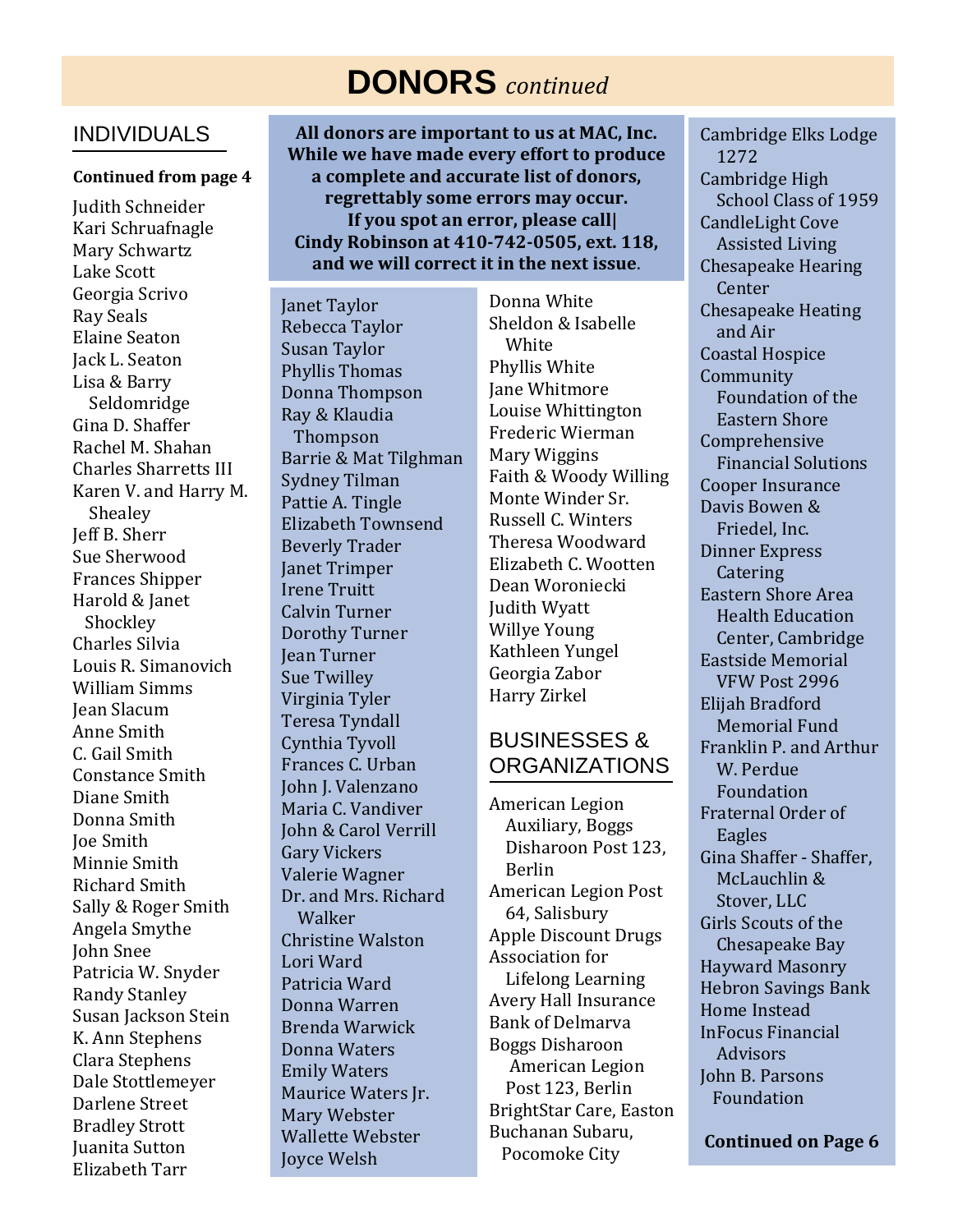# **DONORS** *continued*

#### **Continued from page 5**

Kathleen and Andrew Momme/Coldwell Banker Realty Living Bread Worship Center Lower Shore Parkinsons Group Meals on Wheels America Morrison Chiropractic & Wellness Center Mt. Zion United Methodist Women Ocean City Elks Lodge 2654 Ocean City Lioness Parker & Associates Pemberton Pharmacy Peninsula Home Care Perdue Farms Phillips Crab House Procino-Wells & Woodland, LLC Redmen Lodge Robbin W. Gray, Inc. Salisbury Elks Lodge 817 Salisbury Heritage Lions Club Salisbury Maryland Kennel Club Salisbury Moose Lodge 654 Somerset County Commission on Aging St. Philips Episcopal Church Women STAR Associates International Subaru of America Susan G. Komen Sysco Eastern Maryland TidalHealth Peninsula Regional United Way of Delaware

United Way of the Lower Eastern Shore VFW Post 194, Salisbury VFW Post 7460, Cambridge Visiting Angels Westside Missions Wicomico Community Services Wicomico County Employees Wicomico Presbyterian Church

### IN KIND

Robin Athanas Daily Times David & Michael Barnes Delmarva Discovery Museum Delmarva Shorebirds Terri Derrickson Liddy Diemel Dinner Express **Catering** Barbara Dix Joan Emerick Estate at Plantation Ridge Air BnB Deanna Furman Teri Thomas Garcia Kathleen Garton Sharon Hayes Marvin Kahler Monica Kearney Ruth Kelley TraceyLarrimore Lee Lewis Betty Lou Lyons Heather Mahler Patricia Mannion Market Street Inn Meta Yoga **Continued on Page 7**

### JAR SITES

 As part of MAC's March for Meals senior nutrition campaign, coin jars were placed at businesses throughout Wicomico County. Thank you to the many businesses who "hosted" a jar to raise money for MAC's Meals on Wheels program:

Agave Azul Backstreet Grill Bagel Bakery Café Burnett-White Tire Pros Cake Art Cakes by David Chesterfield Heirlooms Classic Cakes Corner Grill Custom Classic Frames Deli at Pecan Square East Moon Japanese Steakhouse ED Supply Etch Art Goin' Nuts Café Grease Monkey Hebron Savings Bank Hemp Health **Hoppers** Karemore Pharmacy Kellyn's Kafe Lucky Star MAC Fitness Center Mad Hatter Café Mayabella's Pizza & Wings McMillians Outdoor Power Equipment Milford Street Pharmacy Minuteman Press



Mount Hermon Discount Pharmacy Olde Town Deli Pemberton Pharmacy Peninsula Total Car Care Phillips Pittsville Pharmacy Riverside Pharmacy Roadie Joe's Robinson's Safford Chrysler Dodge Jeep Ram of Salisbury Safford Ford Lincoln of Salisbury Salisbury Brick Shore Distributors Sonya's Floral Boutique Specific Gravity Taylor's The Irish Penny Pub & Grill The Ugly Pie Trax Deli VFW 194 Rotary Club of Salisbury Also, thank you to the many generous individuals who gave to help provide more home-delivered meals to local seniors.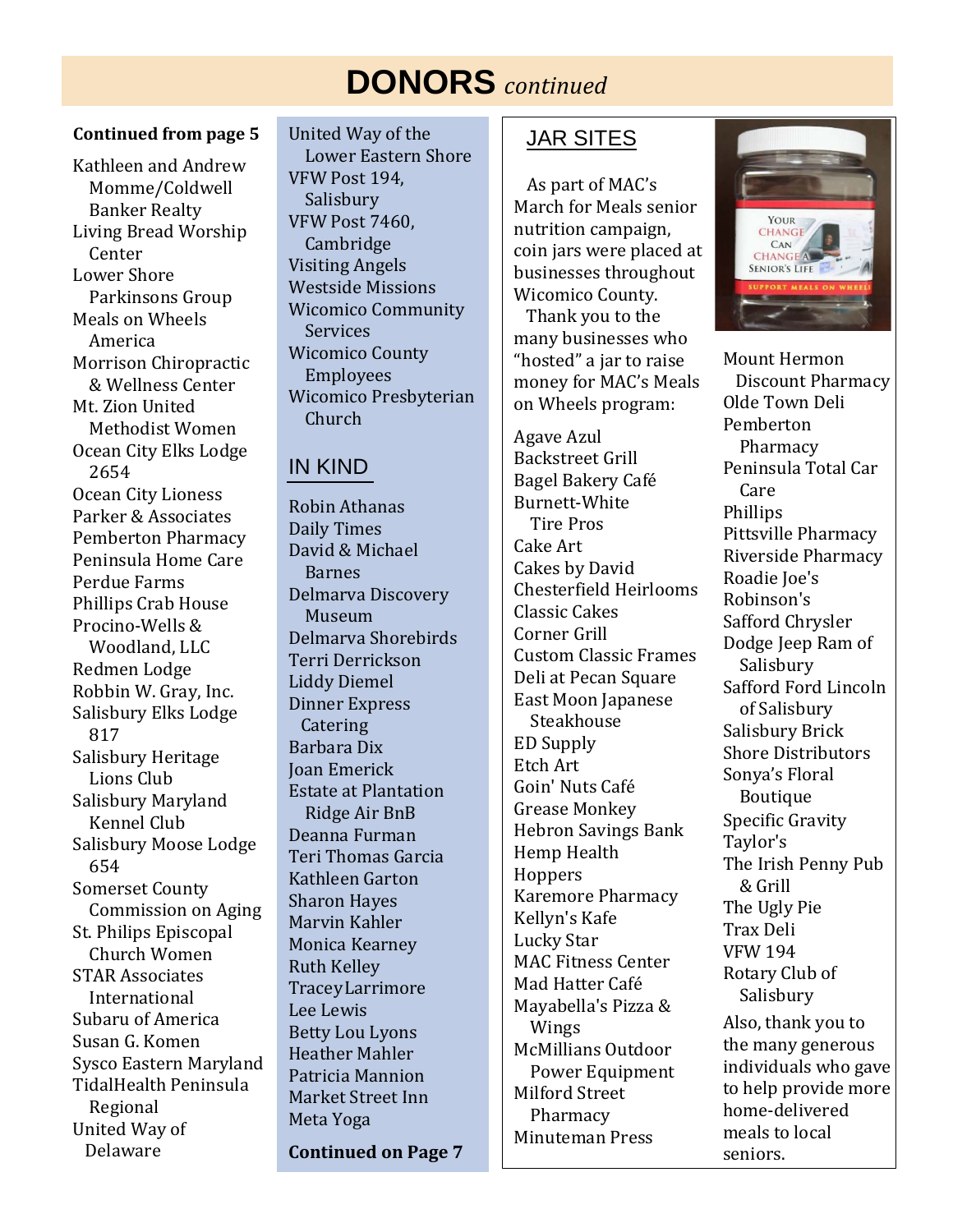### MAC helping seniors apply for SNAP

 Eating healthier is a SNAP, thanks to the Supplemental Nutrition Assistance Program!

 MAC is available to help Lower Shore seniors apply for the program, which helps those age 65 and older buy healthy food at the grocery store.

 For more information, or to get help in applying for SNAP, please call MAC at 410-742- 0505, and ask to speak with a member of the Maryland Access Point (MAP) program.



## **DONORS** *continued*

### **Continued from Page 6**

Mojo's Mountaire Farms Nutters Crossing Golf Club Lorena Pasternak Peninsula Total Car Care Pepsi Bottling Ventures, Salisbury Beverly & Walter Plachta Rise Up Coffee Robins & Robins Cindy Robinson Salisbury Independent Karen Verbeke & Mike **Shealey** Rosalie Truitt VP Shoes Carol Zimmerman WBOC-TV WMDT Channel 47

# Introducing 'Handy Dandy' Videos spotlight devices that make life easier

 Check out "Handy Dandy," a new video series from MAC's Caregiver Resource Center.

 The weekly videos feature assistive technology device options that will make everyday living easier. The devices include items from high tech to low tech and everything in between.

 "Our goal at the Caregiver Resource Center is to help people live as independently as possible while staying in their homes as safely as possible, for as long as possible, said Sandra Gay, Assistive Technology Case Manager at the CRC.

Featured devices will address

aids to Activities of Daily Living, including kitchen, recreation, bathroom and safety items.

 The weekly videos are aimed at helping older adults and their caregivers live with dignity and thrive in their homes and communities.

 For more information on assistive technology for seniors, or on the Caregiver Resource Center, contact Sandra Gay at MAC at 410- 742-0505, Ext. 148, or [sgay@macinc.org.](mailto:sgay@macinc.org) Videos can be found on MAC's YouTube channel, MacIncDelmarva.

# A LOOK AHEAD

### **Lunch Around the World continues** ļ



 the World series continues with the culinary skills of<br>MAG bitch MAC S KICHEN Starf Inginig<br>as they prepare authentic foods from various cultures. The popular Lunch Around MAC's kitchen staff highlighted l,  $\overline{\phantom{0}}$ ľ י<br>י

 Not only is the series a great way to sample foods from around the world, but it will help raise needed funds for Meals on Wheels delivered to local seniors.

 Upcoming menus and the pickup dates include: **February, Italian:** Featuring cheese lasagna, garlic brussels sprouts and tiramisu. Orders are due at noon on Friday, Feb. 11. *Pick up orders Wednesday, Feb. 16, between 11:30 am and 1 p.m. in the MAC lobby.* **March, Irish**: Featuring Guinness and honey glazed pork tenderloin, baby red potatoes with Parmesan sprinkle, and a caramel brownie. Orders are due at noon on Friday March 11. *Pick up orders on Wednesday, March 16, between 11:30 a.m. and 1 p.m. in the MAC lobby.*

 The cost is \$12 per meal. Place an online order at [https://macinc.org/lunch](https://macinc.org/lunch-world/)[world/](https://macinc.org/lunch-world/) or order in-person at MAC's front desk. No phone orders please!